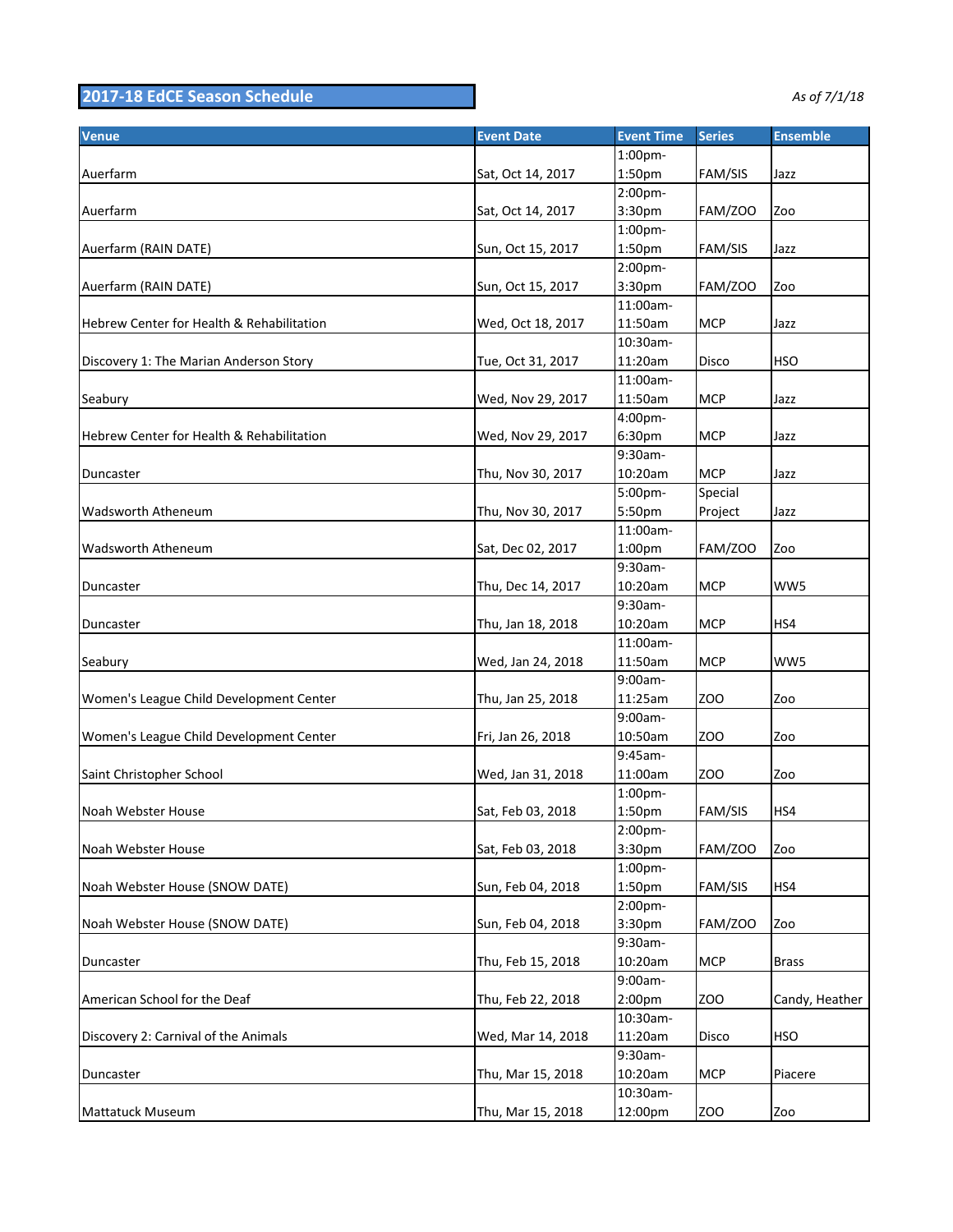|                                             |                   | 9:00am-            |            |               |
|---------------------------------------------|-------------------|--------------------|------------|---------------|
| Breakthrough 2 Magnet School                | Thu, Mar 22, 2018 | 10:45am            | zoo        | Zoo           |
|                                             |                   | 1:00pm-            |            |               |
| American School for the Deaf                | Thu, Mar 22, 2018 | 3:30pm             | <b>SIS</b> | Candy, Martha |
|                                             |                   | 11:00am-           |            |               |
| Seabury                                     | Wed, Mar 28, 2018 | 11:50am            | <b>MCP</b> | Piacere       |
|                                             |                   | 9:00am-            |            |               |
| <b>Buttonball Lane Elementary School</b>    | Mon, Apr 02, 2018 | 9:45am             | <b>SIS</b> | Jazz          |
|                                             |                   | 10:00am-           |            |               |
| <b>Buttonball Lane Elementary School</b>    | Mon, Apr 02, 2018 | 10:50am            | SIS        | Jazz          |
|                                             |                   | 1:00 <sub>pm</sub> |            |               |
| Laurel School                               | Thu, Apr 05, 2018 | 3:00 <sub>pm</sub> | ZOO        | Zoo           |
|                                             |                   | 9:30am-            |            |               |
| Renzulli Gifted and Talented Academy        | Fri, Apr 06, 2018 | 10:20am            | <b>SIS</b> | Two-Frog      |
|                                             |                   | 10:30am-           |            |               |
| Discovery 3: Link Up - The Orchestra Swings | Wed, Apr 18, 2018 | 11:20am            | Disco      | HSO           |
|                                             |                   | 10:00am-           |            |               |
| <b>Mattatuck Museum</b>                     | Thu, Apr 19, 2018 | 12:00pm            | ZOO        | Zoo           |
|                                             |                   | 11:00am-           |            |               |
| Seabury                                     | Wed, Apr 25, 2018 | 11:50am            | <b>MCP</b> | Brass         |
|                                             |                   | 9:00am-            |            |               |
| <b>Barrows School</b>                       | Thu, Apr 26, 2018 | 11:30am            | <b>SIS</b> | Lu            |
|                                             |                   | 1:30pm-            |            |               |
| <b>Barrows School</b>                       | Thu, Apr 26, 2018 | $2:44$ pm          | <b>SIS</b> | Lu            |
|                                             |                   | 9:00am-            |            |               |
| <b>Windham Center School</b>                | Fri, Apr 27, 2018 | 11:30am            | <b>SIS</b> | Lu            |
|                                             |                   | 9:00am-            |            |               |
| Natchaug School                             | Fri, Apr 27, 2018 | 11:30am            | <b>SIS</b> | Peter         |
|                                             |                   | 12:30pm-           |            |               |
| E.B. Kennelly School                        | Fri, Apr 27, 2018 | 1:20pm             | zoo        | Zoo           |
|                                             |                   | 1:30pm-            |            |               |
| Windham Center School                       | Fri, Apr 27, 2018 | 2:50 <sub>pm</sub> | SIS        | Lu            |
|                                             |                   | 1:30pm-            |            |               |
| Natchaug School                             | Fri, Apr 27, 2018 | 3:15pm             | SIS        | Peter         |
|                                             |                   | 1:00pm-            |            |               |
| American School for the Deaf                | Thu, May 03, 2018 | 3:30pm             | SIS        | Candy, Martha |
|                                             |                   | 10:30am-           |            |               |
| Verplanck School                            | Tue, May 08, 2018 | 11:20am            | SIS        | Two-Frog      |
|                                             |                   | 9:00am-            |            |               |
| Natchaug School                             | Wed, May 09, 2018 | 9:45am             | <b>SIS</b> | Mosaic        |
|                                             |                   | 10:00am-           |            |               |
| Natchaug School                             | Wed, May 09, 2018 | 10:45am            | <b>SIS</b> | Mosaic        |
|                                             |                   | 9:30am-            |            |               |
|                                             | Thu, May 10, 2018 | 10:20am            | <b>MCP</b> | Mosaic        |
| Duncaster                                   |                   | 9:00am-            |            |               |
| Windham Center School                       | Fri, May 11, 2018 | 9:45am             | <b>SIS</b> | Mosaic        |
|                                             |                   | 10:00am-           |            |               |
|                                             | Fri, May 11, 2018 | 10:45am            | <b>SIS</b> | Mosaic        |
| Windham Center School                       |                   | 12:05pm-           |            |               |
| Burns Latino Studies Academy                | Fri, May 11, 2018 | 12:50pm            | <b>ZOO</b> | Zoo           |
|                                             |                   | 1:00pm-            |            |               |
|                                             | Sun, May 13, 2018 | 3:00pm             | <b>ZOO</b> | Zoo           |
| New Britain Museum of American Art          |                   | 3:00pm-            |            |               |
| New Britain Museum of American Art          |                   | 3:50pm             | FAM/SIS    | Jazz          |
|                                             | Sun, May 13, 2018 | 9:20am-            |            |               |
| West Middle Community School                |                   | 10:25am            |            |               |
|                                             | Mon, May 14, 2018 |                    | ZOO        | Zoo           |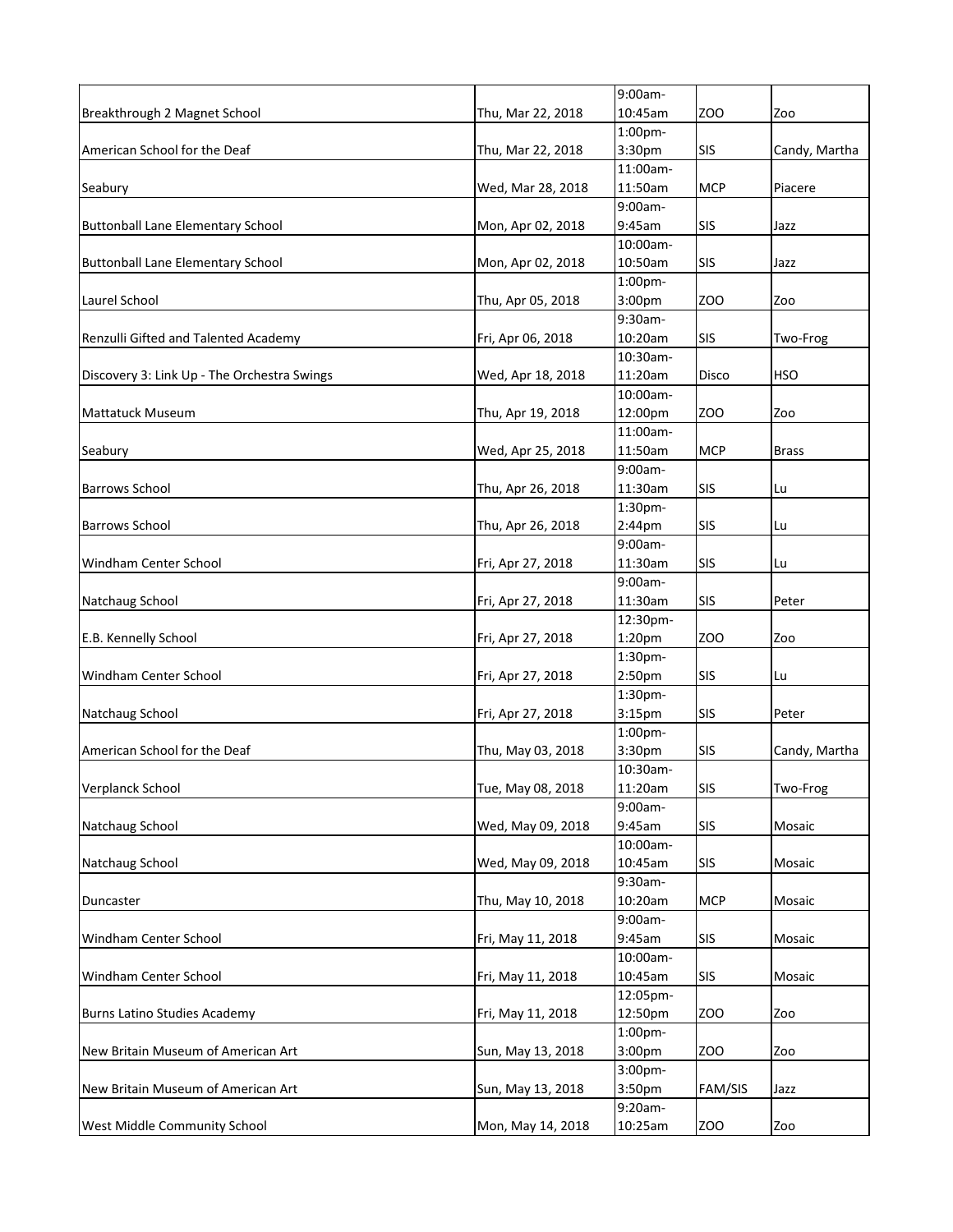|                                                |                   | 1:30pm-            |                |               |
|------------------------------------------------|-------------------|--------------------|----------------|---------------|
| West Middle Community School                   | Mon, May 14, 2018 | 3:30pm             | ZOO            | Zoo           |
|                                                |                   | $9:20am -$         |                |               |
| West Middle Community School                   | Tue, May 15, 2018 | 10:25am            | ZOO            | Zoo           |
|                                                |                   | 1:30 <sub>pm</sub> |                |               |
| West Middle Community School                   | Tue, May 15, 2018 | 3:30pm             | ZOO            | Zoo           |
|                                                |                   | 9:20am-            |                |               |
| West Middle Community School                   | Wed, May 16, 2018 | 10:25am            | ZOO            | Zoo           |
|                                                |                   | 11:00am-           |                |               |
| Seabury                                        | Wed, May 16, 2018 | 11:50am            | <b>MCP</b>     | Mosaic        |
|                                                |                   | 9:20am-            |                |               |
| West Middle Community School                   | Thu, May 17, 2018 | 10:25am            | ZOO            | Zoo           |
|                                                |                   | 10:30am-           |                |               |
| Discovery 4: Time Capsule in the USA           | Tue, May 22, 2018 | 11:20am            | Disco          | HSO           |
|                                                |                   | 9:30am-            |                |               |
| Waddell School (at Bennet)                     | Wed, May 23, 2018 | 10:20am            | <b>SIS</b>     | Two-Frog      |
|                                                |                   | 9:30am-            |                |               |
| <b>Robertson School</b>                        | Wed, May 23, 2018 | 10:20am            | <b>SIS</b>     | WW4           |
|                                                |                   | 12:00pm-           |                |               |
| Liam E. McGee Park at The Hartford             |                   |                    |                |               |
|                                                | Wed, May 23, 2018 | 12:50pm            | MD             | Jazz          |
|                                                |                   | 1:00pm-            |                |               |
| American School for the Deaf                   | Thu, May 24, 2018 | 3:30pm             | <b>SIS</b>     | Candy, Martha |
|                                                |                   | 12:00pm-           |                |               |
| Liam E. McGee Park at The Hartford (RAIN DATE) | Fri, May 25, 2018 | 12:50pm            | MD             | Jazz          |
|                                                |                   | 9:20am-            |                |               |
| <b>Batchelder School</b>                       | Wed, May 30, 2018 | 10:05am            | ZOO            | Zoo           |
|                                                |                   | 1:00pm-            |                |               |
| American School for the Deaf                   | Thu, May 31, 2018 | 3:30pm             | SIS            | Candy, Martha |
|                                                |                   | 1:00pm-            |                |               |
| <b>Hill-Stead Museum</b>                       | Sun, Jun 03, 2018 | 1:50pm             | <b>FAM/SIS</b> | Brass         |
|                                                |                   | 2:00pm-            |                |               |
| <b>Hill-Stead Museum</b>                       | Sun, Jun 03, 2018 | 4:00pm             | <b>FAM/ZOO</b> | Zoo           |
|                                                |                   | $9:15am -$         |                |               |
| West Middle Community School                   | Mon, Jun 04, 2018 | 10:25am            | SIS            | Piacere       |
|                                                |                   | 12:00pm-           |                |               |
| Glenville School                               | Mon, Jun 04, 2018 | 2:30pm             | zoo            | Zoo           |
|                                                |                   | 1:10 <sub>pm</sub> |                |               |
|                                                |                   |                    |                |               |
| West Middle Community School                   | Mon, Jun 04, 2018 | 2:35pm             | <b>SIS</b>     | HS4           |
|                                                |                   | 3:00pm-            |                |               |
| West Middle Community School                   | Mon, Jun 04, 2018 | 3:30pm             | <b>SIS</b>     | Mosaic        |
|                                                |                   | 9:00am-            |                |               |
| <b>Sweeney School</b>                          | Tue, Jun 05, 2018 | 11:30am            | Pat            | Peter         |
|                                                |                   | $9:15am-$          |                |               |
| West Middle Community School                   | Tue, Jun 05, 2018 | 10:25am            | <b>SIS</b>     | <b>Brass</b>  |
|                                                |                   | 1:10 <sub>pm</sub> |                |               |
| West Middle Community School                   | Tue, Jun 05, 2018 | 2:35pm             | <b>SIS</b>     | <b>Brass</b>  |
|                                                |                   | 1:30pm-            |                |               |
| <b>Sweeney School</b>                          | Tue, Jun 05, 2018 | 2:45pm             | Peter          | Lu            |
|                                                |                   | 8:30am-            |                |               |
| Sanchez School                                 | Wed, Jun 06, 2018 | 10:45am            | <b>ZOO</b>     | Zoo           |
|                                                |                   | 9:15am-            |                |               |
| West Middle Community School                   | Wed, Jun 06, 2018 | 10:25am            | <b>SIS</b>     | WW4           |
|                                                |                   | 9:30am-            |                |               |
| Waddell School (at Bennet)                     | Wed, Jun 06, 2018 | 10:20am            | <b>SIS</b>     | Jazz          |
|                                                |                   | 12:00pm-           |                |               |
|                                                |                   |                    |                |               |
| Liam E. McGee Park at The Hartford             | Wed, Jun 06, 2018 | 12:50pm            | <b>MD</b>      | <b>Brass</b>  |